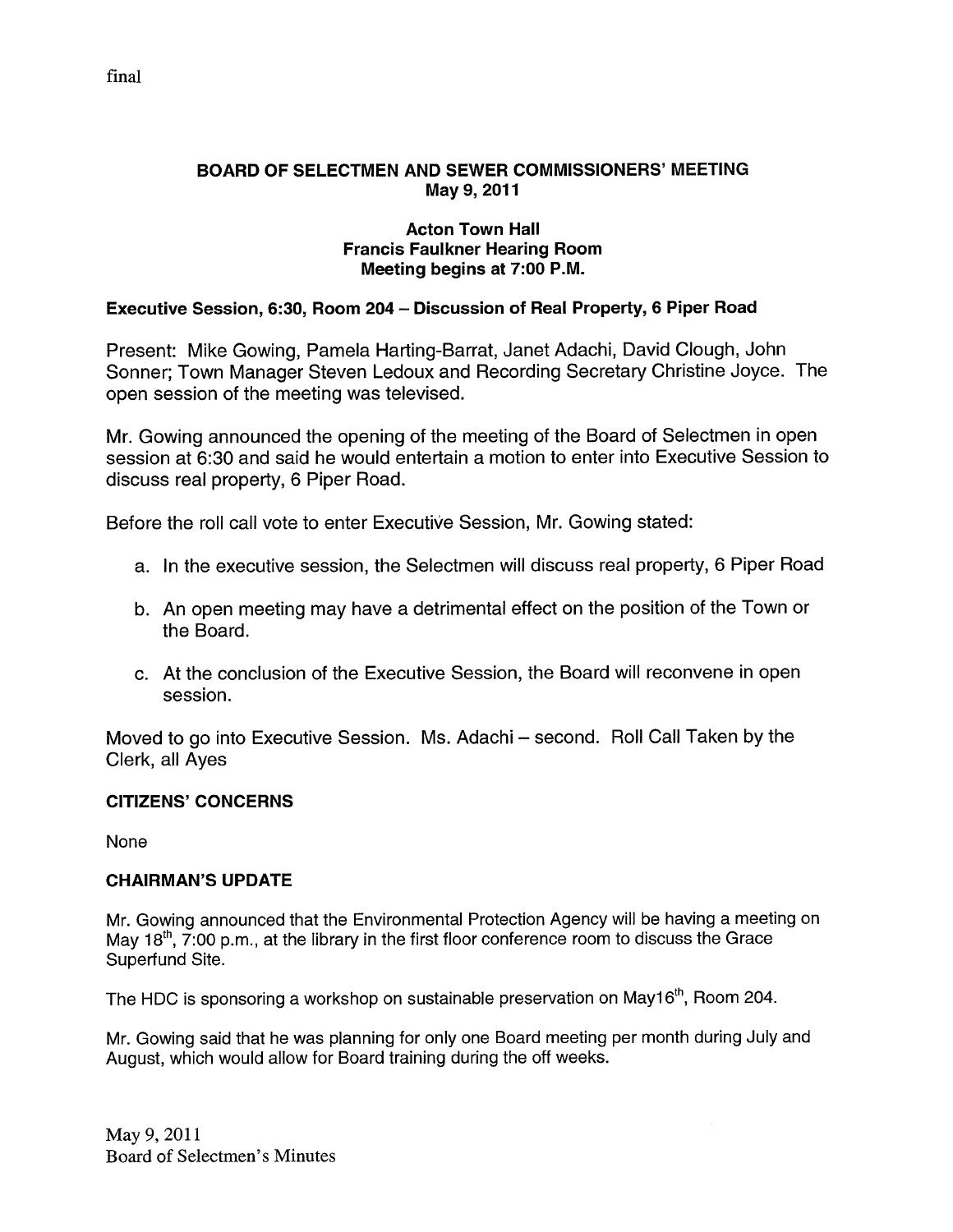final

Mr. Gowing reminded everyone that NIMS (National Incident Management System) Training for Selectmen and Town will be at the Public Safety Facility on May  $11^{\text{th}}$  and  $12^{\text{th}}$ .

Mr. Gowing and Mr. Ledoux will be testifying at the State House in support of the legislation pertaining to the use of Train Station parking fees.

## OPERATIONAL MINUTE

Mr. Ledoux announced that Police Officer Mike Eracleo will be receiving an award as an honors graduate from the Criminal Justice Program at Middlesex Community College

#### PUBLIC HEARINGS & APPOINTMENTS

#### STILL RIVER WINERY — ACTON BOXBOROUGH FARMERS' MARKET SPECIAL LICENSE TO SELL WINE

Board members asked a number of questions. The winery will offer tastings and sell wine in bottles for oft-site consumption. A tasting is one tablespoon. Winery employees have been TIPS-trained. The wine is 12% alcohol. The winery has been selling farm wines at other farmers' markets. Ms. Harting-Barrat - Moved to approve. Mr. Sonner - second. UNANIMOUS VOTE

#### SELECTMEN'S BUSINESS

#### APPOINTMENT OF TOWN ACCOUNTANT

Mr. Ledoux updated the Board on the hiring of the new Town Accountant, from among 20 applicants. The screening team selected 6 candidates and Mr. Ledoux interviewed three. He recommends Elizabeth Pavao for appointment by the Board, contingent upon successful salary negotiations. Ms. Adachi - Moved to appoint Ms. Pavao, contingent upon successful salary negotiations. Ms. Harting-Barrat — second. UNANIMOUS VOTE

#### OLD HIGH SCHOOL COMMONS PROJECT

Mr. Ledoux discussed the agreements that have been worked out and documents that the Board will sign tonight. The developer hopes to break ground this summer. Ms. Harting-Barrat — Moved to sign the required forms and the Certified Vote giving the Town Manager the authority to sign the various agreements. Mr. Sonner — second. UNANIMOUS VOTE

#### WASTE WATER ADVISORY NEIGHBORHOOD TASKFORCE

Ms. Adachi discussed the recommendation of WANT that the cost of sewering is too high for the neighborhood and that the Board work with staff to develop lower costs per household options or appoint a taskforce to do so.

Mr. Clough asked about the cost and what might be palatable. Ms. Adachi said that for residents who wanted sewering cost was less of an issue, while among residents for whom cost was an issue, even a small amount was an issue.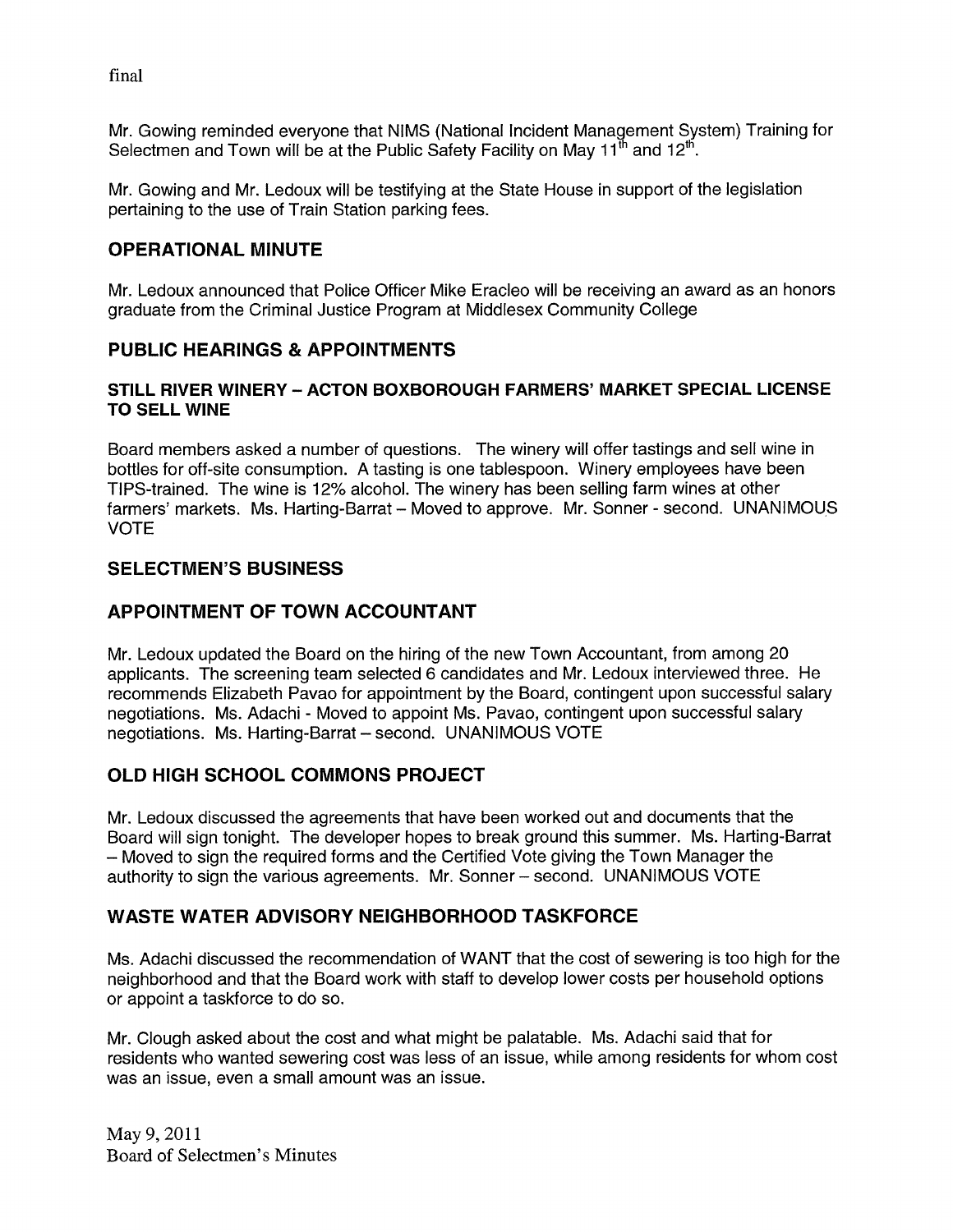final

Mr. Gowing said that the Board will need to address the sewering issue in the future. Ms. Adachi said that the Town needs a committee that will address the needs of the entire town not just the Spencer-Tuttle-Flint area.

Al English suggested that the new committee include Selectmen/Sewer Commissioners as well as residents in the Sewer District who are directly affected by sewering costs.

Mike Geis thanked Ms. Adachi for her help with the committee.

#### EAGLE SCOUT OF HONORS, JOHN RUSSELL, JAKE RYAN GLICK AND DANIEL CHRISTIAN ECKLER

Mr. Clough will take two and Mr. Gowing will attend John Russell's Court of Honor.

#### CAOUETTE CONSERVATION RESTRICTIONS COMMITTEE

Caouette Conservation Restrictions Committee asked that Susan Mitchell-Hardt of Acton Conservation Trust and Susan Crane of Sudbury Valley Trust be appointed to the Committee. Mr. Gowing — Moved to Recommended both to the CSCR — Ms. Adachi — second. UNANIMOUS VOTE.

#### SELECTMEN'S REPORTS

Ms. Harting-Barrat has spoken to Doug Halley and will report later on the Board of Health. She noted that the VCC would like to be sure that they are not being overlooked/underutilized, and has discussed the need for outreach to increase diversity on Town boards.

Ms. Adachi discussed the approved expansion of the Land Stewardship Committee and ongoing work on the draft charter, the efforts to fill the open spot on the GAB before Mr. Sonner takes over as liaison, and recent meetings relating to the rail trails—the proposed Mary Michelman memorial at the East Acton Village green by the Bruce Freeman Rail Trail, and the proposed parking on/near the Caouette parcel for users of the Assabet River Rail Trail. She was able to attend a very interesting Board of Appeals meeting last Monday because the Selectmen were not meeting.

Mr. Sonner reported that SATSAC in the final design process for siding and landscaping. He also spoke about the TAC shuttle.

Mr. Clough spoke about EDC and the hope that the permit-tracking software approved at Town Meeting would improve the approval process for businesses. The HDC has agreed to be more flexible about signs in the Historic Districts. He asked about getting data from Acton 2020. He also reported on the Open Space Committee meeting he attended.

Mr. Gowing reported on strategic planning to evaluate the Senior Center and plan for future needs.

Mr. Gowing reminded everyone about the upcoming HDC workshop on sustainable preservation. Planning Director Roland Bartl will be holding a public meeting on May 16 at 5:00 to discuss parking options for the ARRT. The Board will need to invite Senator Eldridge to do a

May 9, 2011 Board of Selectmen's Minutes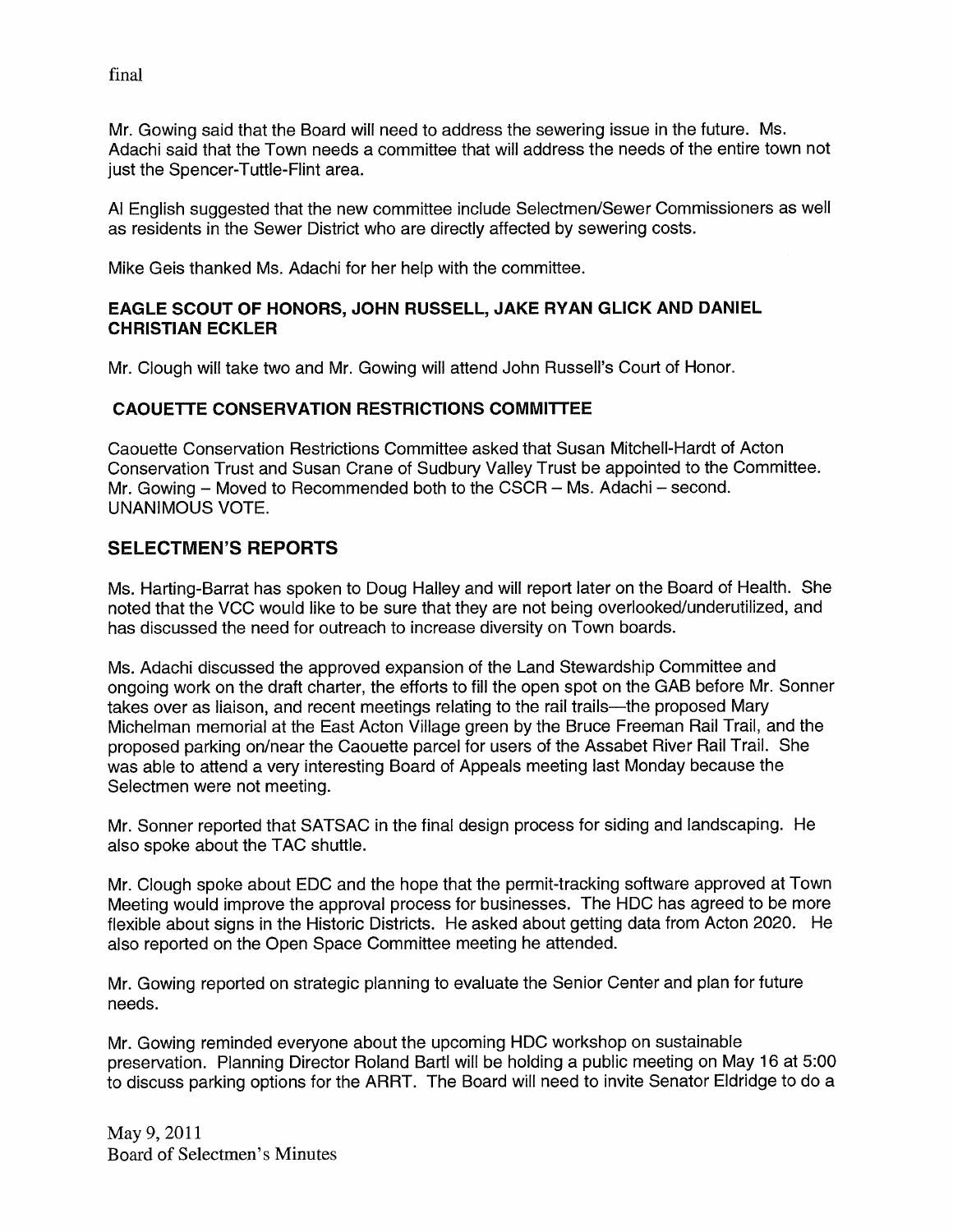final

presentation to the Board on an off-meeting date about the pending CLURPA legislation, for which Senator Eldridge is a co-sponsor.

The all-Boards-and-Committees- Chairmen meeting on April 26<sup>th</sup> was successful. The Chairmen will have quarterly meetings starting in July. The all-Chairmen meetings will supplant the annual oversight presentations to the Selectmen. The volunteer fair that the League of Women Voters sponsored immediately following the all-Chairmen meeting resulted in 12 new applications.

#### CONSENT AGENDA

Mr. Clough — Hold, lteml4.

Mr. Gowing – Moved to accept the Consent Agenda with #14 held. Mr. Clough - second. UNANIMOUS VOTE

Mr. Clough asked for clarification with respect to the Sidewalk Fund, and funding that developers provide in lieu of sidewalk construction. Ms. Adachi - Moved to approve lteml4. Ms. Harting-Barrat — second. UNANIMOUS VOTE

Ms. Harting-Barrat -Moved to adjourn. Ms. Adachi — second. UNANIMOUS VOTE.

Christine Joyce, Recording Secretary

<u>Cambre K. Adachi,</u> Clerk<br>Janet K. Adachi, Clerk

 $\mathsf{C}$ Date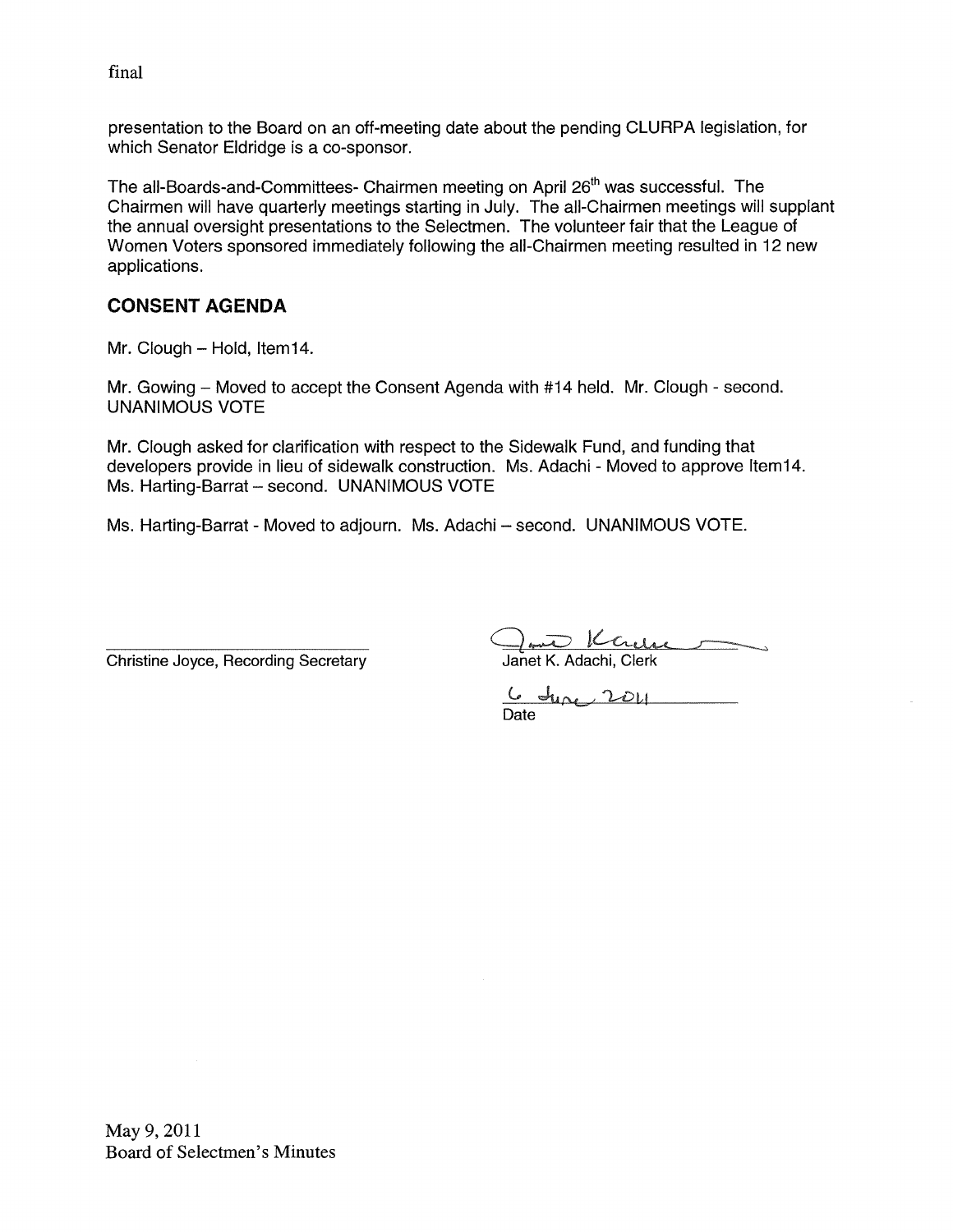# BOARD OF SELECTMEN & SEWER COMMISSIONERS' MEETING AGENDA

## Francis Faulkner Hearing Room (204) May 9, 2011 7:00 PM Executive Session — 6:30 PM Room 204

6:30 — 7:00 P.M. Executive Session — Discussion of Real Property, 6 Piper Road

I. CITIZENS' CONCERNS

#### II. PUBLIC HEARINGS AND APPOINTMENTS

- 1. 7:05 CHAIRMAN'S UPDATE The Chair will briefly update the Board
- 2. 7:10 OPERATIONAL MINUTE The Town Manager will provide a brief report
- 3. 7:20 STILL RIVER WINERY ACTON/BOXBOROUGH FARMERS' MARKET SPECIAL LICENSE TO SELL WINE Enclosed please find materials in the subject regard

## Ill. SELECTMEN'S BUSINESS

- 4. APPOINTMENT OF TOWN ACCOUNTANT
- 5. OLD HIGH SCHOOL COMMONS PROJECT Enclosed please find materials in the subject regard
- 6. DECISION, SPECIAL USE PERMIT, 2/10111-432, DANCE STUDIO, 930 MAIN STREET Enclosed please find materials in the subject regard
- 7. WASTEWATER ADVISORY NEIGHBORHOOD TASKFORCE (WANT) Enclosed please find materials in the subject regard
- 8. BOY SCOUT COURT OF HONOR, JOHN RUSSELL, JUNE 4, 2011 SELECTMAN TO BE ASSIGNED Enclosed please find materials in the subject regard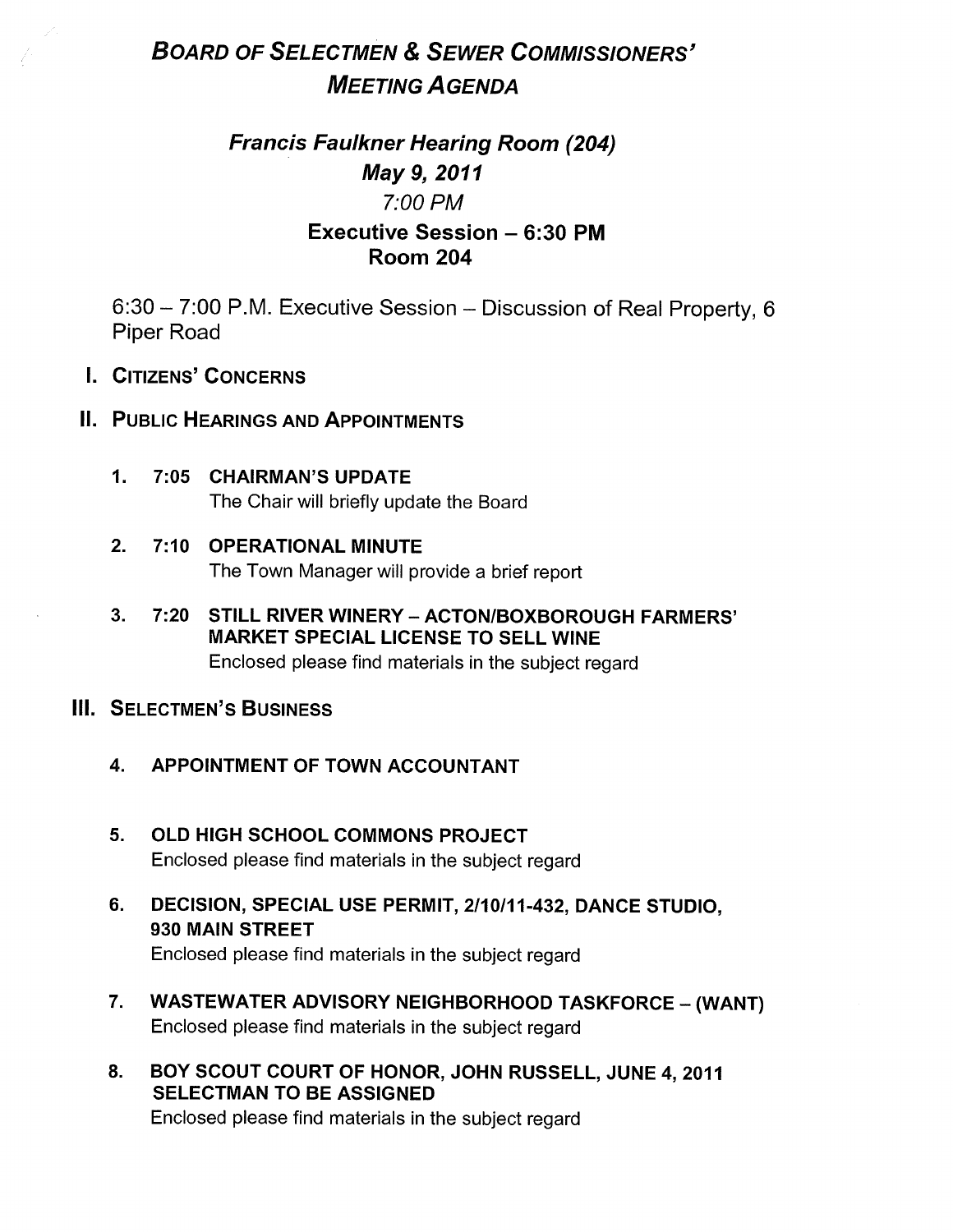## ADDITIONAL INFORMATION

Enclosed please find additional correspondence that is strictly informational and requires no Board action.

## FUTURE AGENDAS

To facilitate scheduling for interested parties, the following items are scheduled for discussion on future agendas. This is not a complete agenda.

May 23 June 6 June 20

ACAT REPORT Nothing scheduled at this time

#### MINUTES PENDING VOTES

Various Executive Sessions, Budget Saturday 1/8/11, April25

#### PENDING COMMITTEE APPOINTMENTS

Salome' N. Juethner, Board of Health Teresa a. Portante-Lyle, Assoc, Member, Land Stewardship Steven Leo - Recreation Commission sent to VCC 11/19/10 Bruce Freidman — GAB- Vcc has commented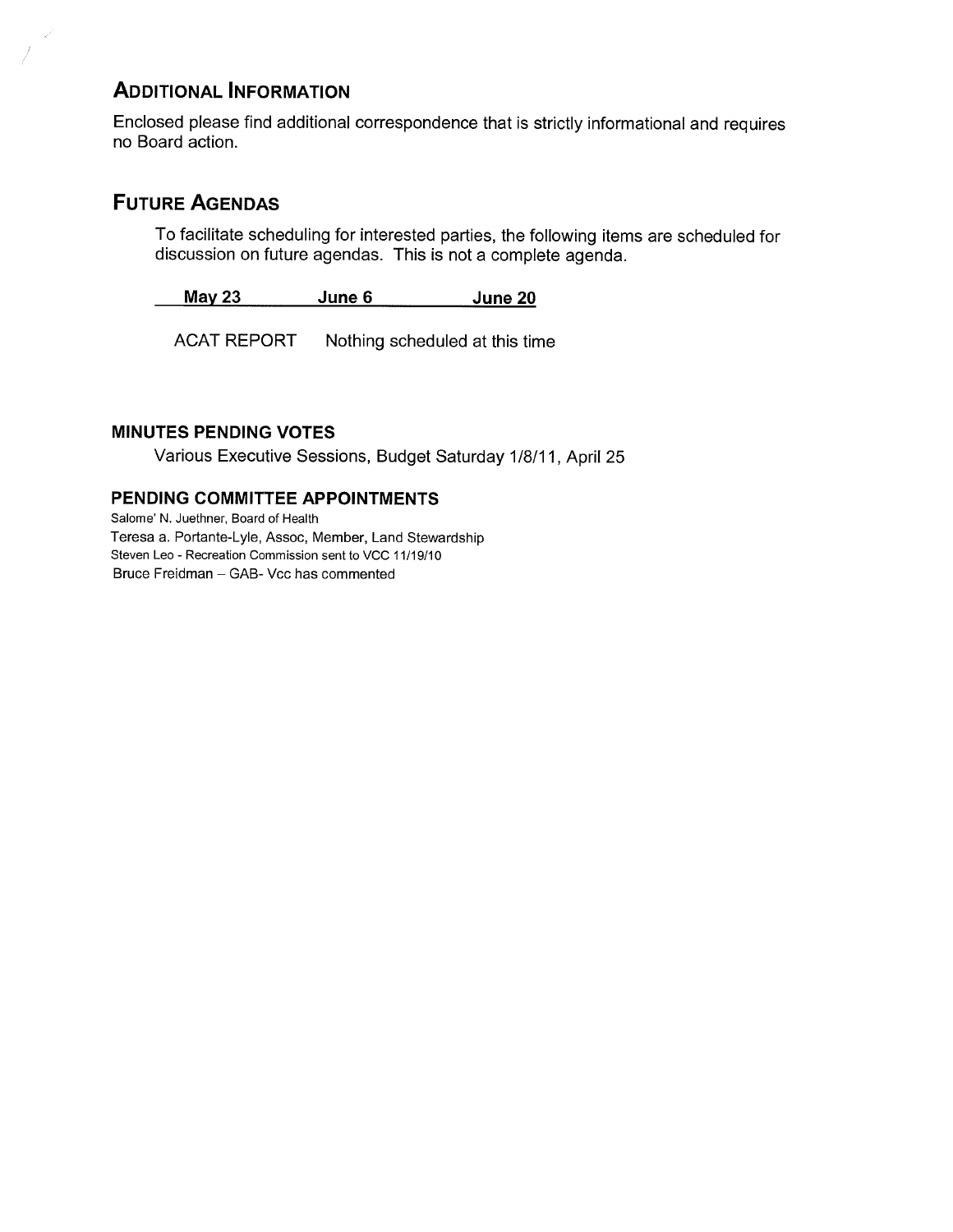|        |               | <b>Xerox DocuShare®</b><br>manager Logout My DocuShare My Tasks<br>Advanced                                                           |       | Home -   |                  | Content Map   What's New   Help<br>Search <b>in:</b> This Collection |  |
|--------|---------------|---------------------------------------------------------------------------------------------------------------------------------------|-------|----------|------------------|----------------------------------------------------------------------|--|
|        |               | Location: Home » Public Meetings » Board of Selectmen » 2011 » 05-09 » Agenda Listing                                                 |       |          |                  |                                                                      |  |
|        |               | Agenda                                                                                                                                |       |          |                  | $\vert$ Properties<br>্রি? Add to Favorites<br>v                     |  |
|        | Edit Selected | Add<br>Gol<br>Go                                                                                                                      |       |          |                  | Refresh<br>✕                                                         |  |
|        |               | <b>Type Title</b>                                                                                                                     | Owner | Edited   | Size             | Actions                                                              |  |
|        | ন্দি          | 010 Agenda, Board of Selectmen, May<br>9,2011                                                                                         | admin | 05/06/11 | 112<br><b>KB</b> | 闛<br>图图图▲                                                            |  |
|        | 訥             | 020 (3) Farmers' Market Wine Sales<br><b>Permit Application</b>                                                                       | admin | 05/06/11 | 1 MB             | 2905∽                                                                |  |
|        | Ţон<br>Р      | 030 (5) Selectmen's Proposed Vote<br>Document, 5/9/11                                                                                 | admin | 05/06/11 | 115<br>KB        | 2000~                                                                |  |
|        | 翤             | 040 (5) Towne School Documents for<br>Selectmen's Vote                                                                                | admin | 05/06/11 | 3 MB             | ZBBD ∡                                                               |  |
|        | 둲             | 045 (5) Additional Materials, Towne<br><b>School Project</b>                                                                          | admin | 05/06/11 | 3 MB             | 2920 7                                                               |  |
|        | 説             | 050 (7) Wastewater Advisory<br>Neighborhood Taskforce (WANT)<br><b>Recommendations</b>                                                | admin | 05/06/11 | 68<br>KB         | KBR©∽                                                                |  |
|        | 鬝             | 060 (8) Eagle Scout Court of Honor,<br>John Russell                                                                                   | admin | 05/06/11 | 53<br>KB         | 2905 ↑                                                               |  |
|        | 罰             | 070 (9) Eagle Scout Court of Honor,<br><b>Jake Ryan Click and Daniel Christian</b><br>Eckler                                          | admin | 05/06/11 | 100<br>KΒ        | 3556~                                                                |  |
|        | ு             | 080 (11) Land Stewards Member<br><b>Increase</b><br>Scanned with FlowPort '2011 Meeting<br>Week Cover Sheet' Cover Sheet              | admin | 05/09/11 | 169<br>KВ        | 日图图白~                                                                |  |
| $\Box$ | <b>For</b>    | 090 (12) One Day Liquor License,<br><b>NARA Park</b><br>Scanned with FlowPort '2011 Meeting<br>Week Cover Sheet' Cover Sheet          | admin | 05/09/11 | 111<br>KB        | 阳图图□ △                                                               |  |
| n      | 冠             | 100 (13) Support Letter, AHA Sachem<br><b>Way Application</b><br>Scanned with FlowPort '2011 Meeting<br>Week Cover Sheet' Cover Sheet | admin | 05/09/11 | 61<br>KB         | KRB©∡                                                                |  |
|        | 퉒             | 110 (14) Accept Gift, Planning Dept.<br>Scanned with FlowPort '2011 Meeting<br>Week Cover Sheet' Cover Sheet                          | admin | 05/09/11 | 272<br>KВ        | 2908 →                                                               |  |
|        | 劢             | 120 (15) Accept Gift, Community<br><b>Services Director</b><br>Scanned with FlowPort '2011 Meeting<br>Week Cover Sheet' Cover Sheet   | admin | 05/09/11 | 43<br>KB         | 图图图△                                                                 |  |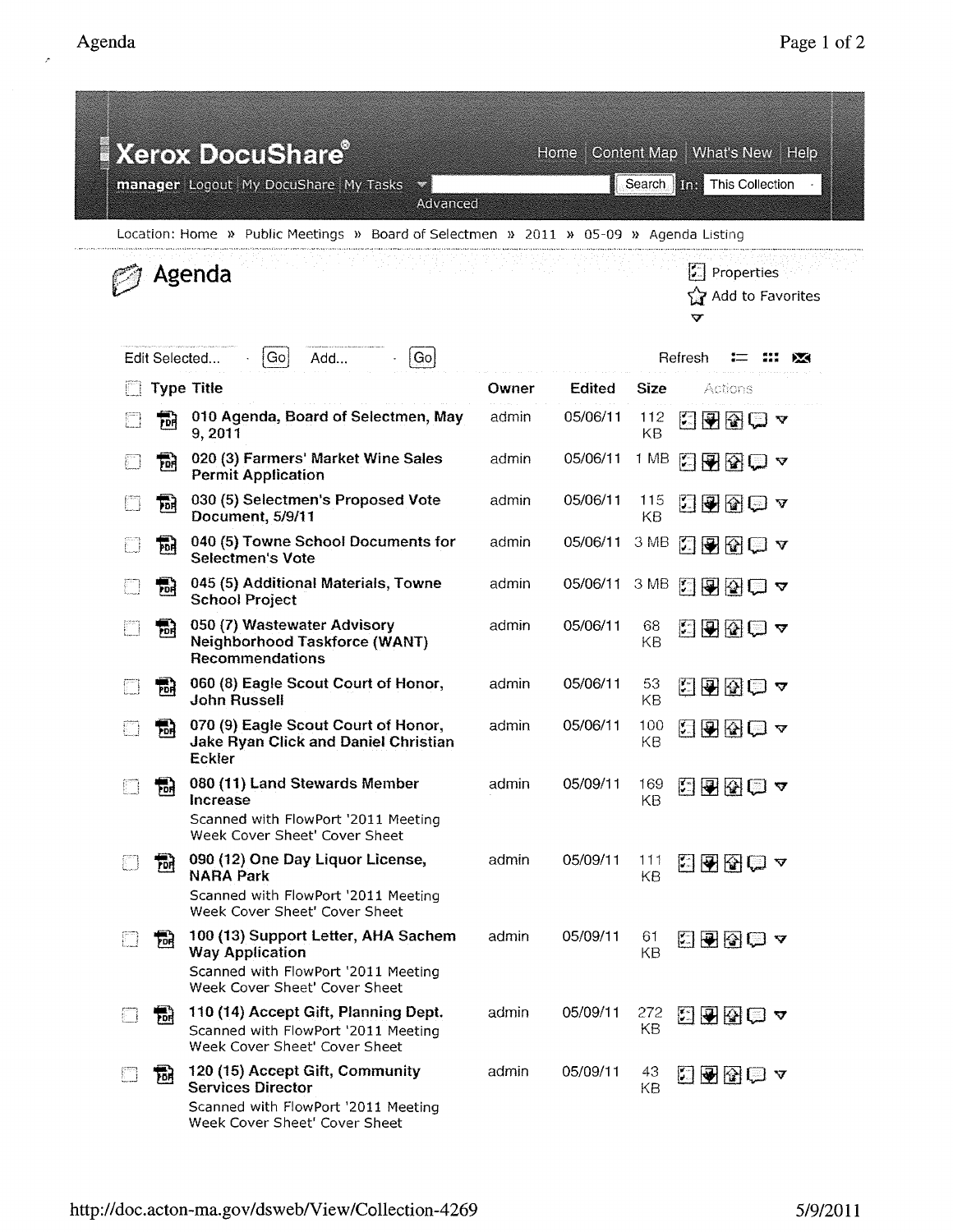| E. | 凾 | 130 (16) Accept Gift, Community<br><b>Servcies Coordinator</b><br>Scanned with FlowPort '2011 Meeting<br>Week Cover Sheet' Cover Sheet | admin | 05/09/11 | 49<br>KΒ | 지원장                 |
|----|---|----------------------------------------------------------------------------------------------------------------------------------------|-------|----------|----------|---------------------|
|    | ᇜ | 140 (17) Disposal of Obsolete<br>Materials, AML<br>Scanned with FlowPort '2011 Meeting<br>Week Cover Sheet' Cover Sheet                | admin | 05/09/11 | 39<br>ΚB | $\blacksquare$<br>। |
| F. | 편 | 150 (18) Bake Sale at 17 Woodbury<br>Lane<br>Scanned with FlowPort '2011 Meeting<br>Week Cover Sheet' Cover Sheet                      | admin | 05/09/11 | 93<br>KΒ | ĽП                  |



Copyright © 1996-2007 Xerox Corporation. All Rights Reserved.  $XEROX_*$ 

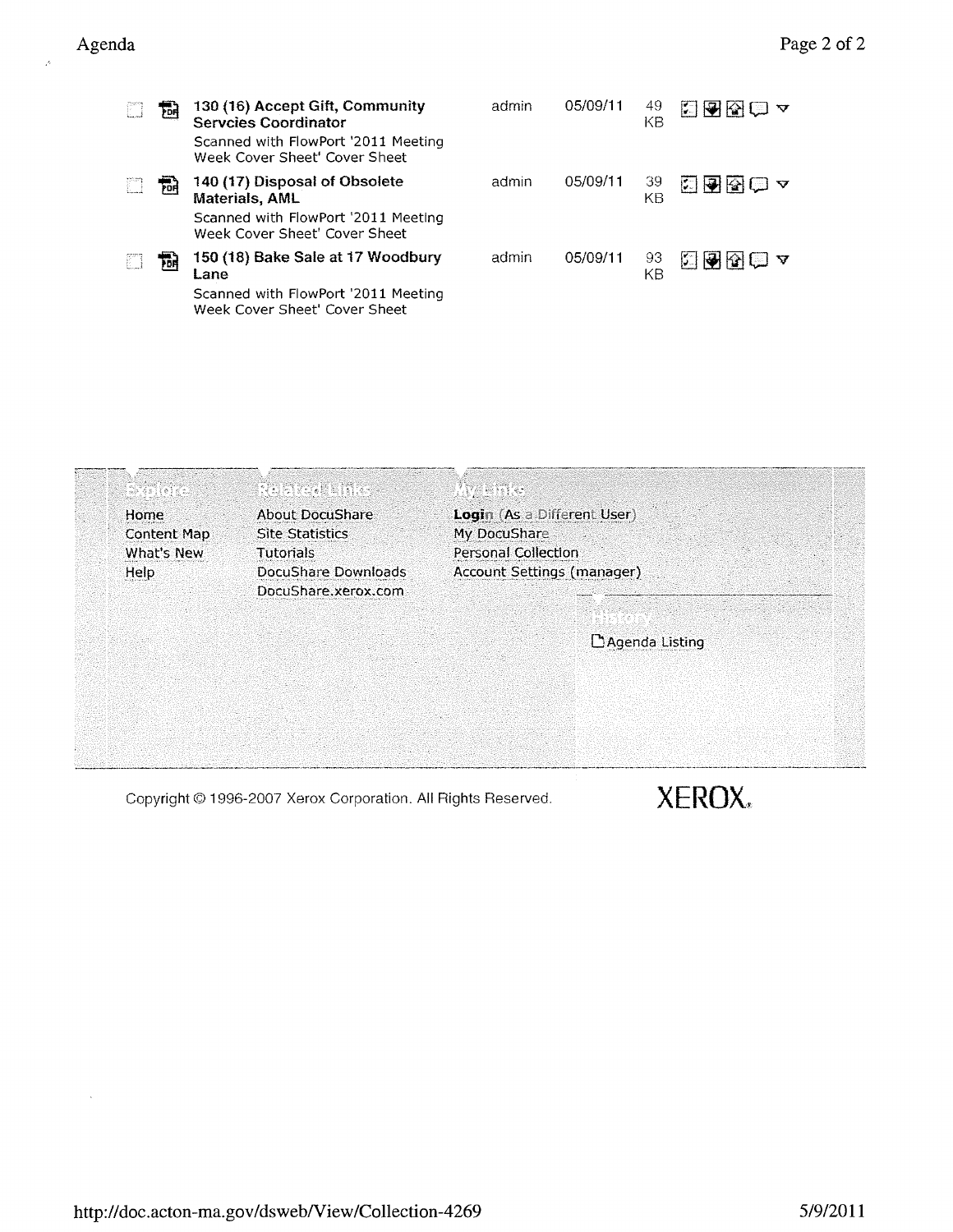|              |                                               |                   | <b>Xerox DocuShare®</b><br>manager Logout My DocuShare My Tasks<br>Location: Home » Public Meetings » Board of Selectmen » 2011 » 05-09 » Mail Listing | Advanced                                                                                                           | Home     |                                                                                                             | Content Map   What's New   Help<br>Search <b>This Collection</b> |
|--------------|-----------------------------------------------|-------------------|--------------------------------------------------------------------------------------------------------------------------------------------------------|--------------------------------------------------------------------------------------------------------------------|----------|-------------------------------------------------------------------------------------------------------------|------------------------------------------------------------------|
|              | Mail                                          |                   | 3 Andrews Andrews Search Art Form Apple to May 1940, Andrew                                                                                            |                                                                                                                    |          |                                                                                                             | <b>E</b> Properties<br>Add to Favorites<br>v                     |
|              | Edit Selected                                 |                   | Go <br>  Gol<br>Add                                                                                                                                    |                                                                                                                    |          |                                                                                                             | Refresh<br>ÞО                                                    |
|              |                                               | <b>Type Title</b> |                                                                                                                                                        | Owner                                                                                                              | Edited   | <b>Size</b>                                                                                                 | Actions                                                          |
|              | 盆                                             |                   | 010 Census Information<br>Scanned with FlowPort '2011 Meeting<br>Week Cover Sheet' Cover Sheet                                                         | admin                                                                                                              | 05/06/11 | 54<br>KB                                                                                                    | 35580~                                                           |
|              | 码                                             |                   | 020 Final Liaison Assignments,<br><b>Board of Selectmen</b><br>Scanned with FlowPort '2011 Meeting<br>Week Cover Sheet' Cover Sheet                    | admin                                                                                                              | 05/06/11 | 260<br>KВ                                                                                                   | 2930 7                                                           |
|              | ᇥ                                             | Plan              | 030 FEMA - Acton Hazard Mitigation<br>Scanned with FlowPort '2011 Meeting<br>Week Cover Sheet' Cover Sheet                                             | admin                                                                                                              | 05/06/11 | 288<br>KB                                                                                                   | 20020 Y                                                          |
|              | 丽                                             | <b>SATSAC</b>     | 040 Resignation, Nicholas Zavolas,<br>Scanned with FlowPort '2011 Meeting<br>Week Cover Sheet' Cover Sheet                                             | admin                                                                                                              | 05/06/11 | 41<br>KB                                                                                                    | <b>国图图画 4</b>                                                    |
| Home<br>Help | P (allema<br><b>Content Map</b><br>What's New |                   | <b>REFERENCE</b><br><b>About DocuShare</b><br><b>Site Statistics</b><br><b>Tutorials</b><br>DocuShare Downloads<br>DocuShare, xerox.com                | WEBHIKT<br>Login (As a Different User)<br>My DocuShare<br>Personal Collection<br><b>Account Settings (manager)</b> |          |                                                                                                             |                                                                  |
|              |                                               |                   |                                                                                                                                                        |                                                                                                                    |          | Mail Listing<br><b>105-09 Listing</b><br><b>[</b> 105-09 Listing<br>Magenda Listing<br>$\Box$ 05-09 Listing | DExtra Information Listing                                       |

Copyright @ 1996-2007 Xerox Corporation. All Rights Reserved.

**XEROX**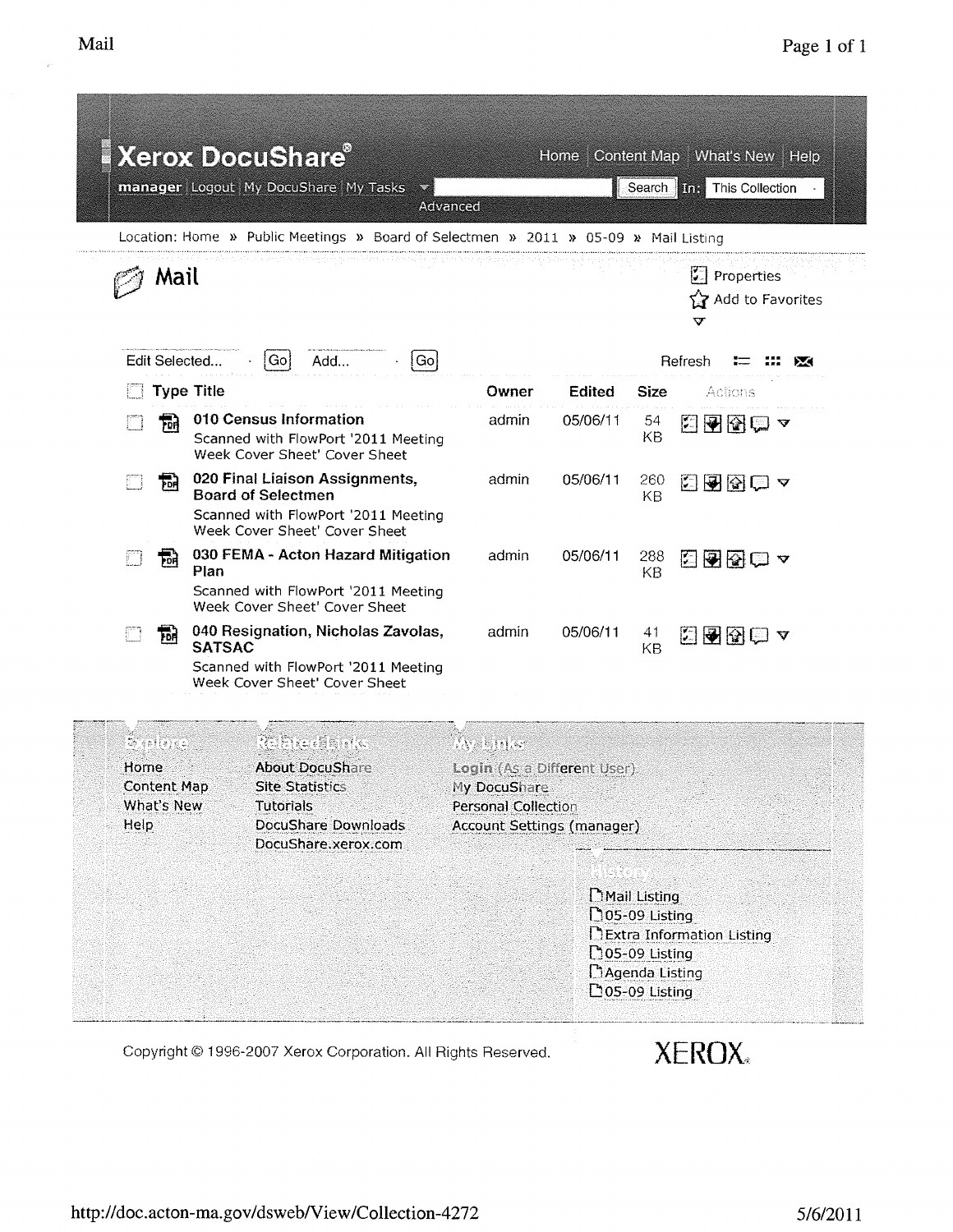| <b>Xerox DocuShare</b><br>manager Logout My DocuShare My Tasks<br>$\mathcal{L}$<br>Advanced                                                                       |       | Home     | Search <b>in Figure</b> | Content Map   What's New   Help<br>This Collection                          |                         |
|-------------------------------------------------------------------------------------------------------------------------------------------------------------------|-------|----------|-------------------------|-----------------------------------------------------------------------------|-------------------------|
| Location: Home » Public Meetings » Board of Selectmen » 2011 » 05-09 » Extra Information Listing                                                                  |       |          |                         |                                                                             |                         |
| <b>Extra Information</b><br> Go <br>Add<br>Go:<br>Edit Selected                                                                                                   |       |          |                         | 二 Properties<br>ና <sub>⊉</sub> Add to Favorites<br>$\bm{\nabla}$<br>Refresh |                         |
| <b>Type Title</b>                                                                                                                                                 | Owner | Edited   | Size                    | Adians                                                                      |                         |
| 010 Committee Appointments,<br>品<br><b>Caouette Conservation Restriction</b><br>Committee<br>Scanned with FlowPort '2011 Meeting<br>Week Cover Sheet' Cover Sheet | admin | 05/06/11 | 19<br>KΒ                | 医图图<br>1. L                                                                 | $\overline{\mathbf{v}}$ |

| Home               | <b>About DocuShare</b> | Login (As a Different User)       |
|--------------------|------------------------|-----------------------------------|
| <b>Content Map</b> | <b>Site Statistics</b> | My DocuShare                      |
| What's New         | <b>Tutorials</b>       | Personal Collection               |
| Help               | DocuShare Downloads    | <b>Account Settings (manager)</b> |
|                    | DocuShare.xerox.com    |                                   |
|                    |                        |                                   |
|                    |                        | Extra Information Listing         |
|                    |                        | <b>205-09 Listing</b>             |
|                    |                        | Agenda Listing                    |
|                    |                        | <b>105-09 Listing</b>             |
|                    |                        | DExtra Information Listing        |
|                    |                        | $\Box$ 05-09 Listing              |

Copyright @ 1996-2007 Xerox Corporation. All Rights Reserved.

**XEROX**